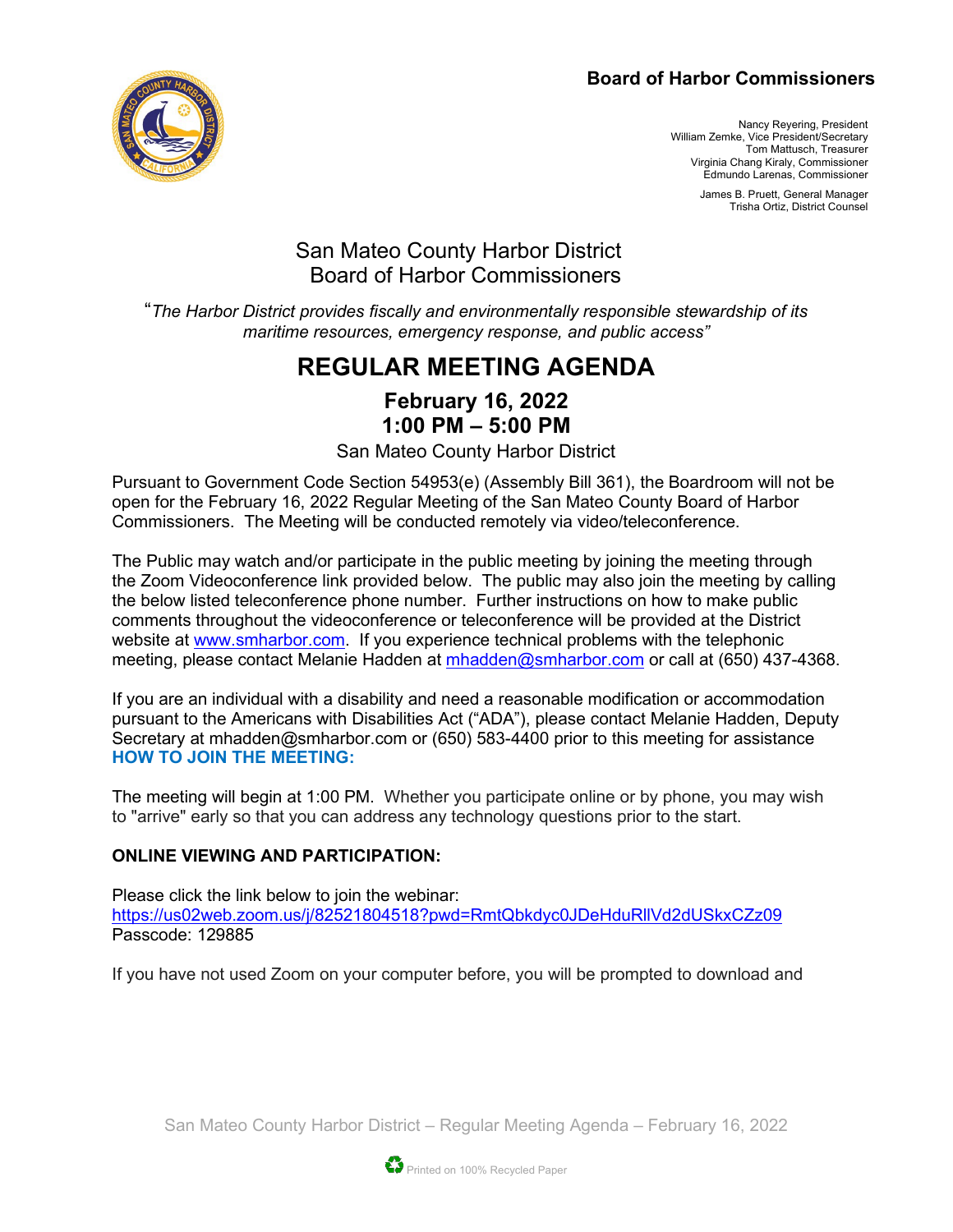install the Zoom software on your computer. If it is already installed, you may still be prompted to allow Zoom to run. Please enable the software to download and run to join the meeting via computer.

#### **AUDIO**

- BY COMPUTER AUDIO: When joining via the Zoom app, you will automatically be joined in via computer audio. You may be prompted to confirm that you wish to join via computer audio.
	- o Please ensure your computers speakers are enabled and sound is switched on.
- BY PHONE: If you are unable to join via computer, or do not have speakers or a microphone on your computer, you can dial in for audio. You may call any one of the meeting numbers below and enter the meeting ID and password when prompted.

+1 669 900 6833 (San Jose) +1 253 215 8782 (Tacoma) +1 346 248 7799 (Houston) +1 312 626 6799 (Chicago) +1 929 205 6099 (New York) +1 301 715 8592 (Germantown) +1 877 853 5257 (Toll Free) +1 888 475 4499 (Toll Free)

Webinar ID: 825 2180 4518 Passcode: 129885

#### **HOW TO MAKE A PUBLIC COMMENT OR ASK A QUESTION:**

If you would like to speak during the public comment portion of the meeting, you have the following options:

- **ONLINE**: Raise your hand in the meeting controls at the bottom of your screen.
- **PHONE**: Press \*9 to raise your hand to request to be unmuted to make comments.

**Note:** Please request to speak using the method from which you prefer to comment. For example, if you are joining via computer (for viewing) *and* phone (for audio/commenting), please raise your hand by dialing \*9 on the phone if you wish to use your phone to speak. If you wish to use your computer, please raise hand using the meeting controls at the bottom of your screen.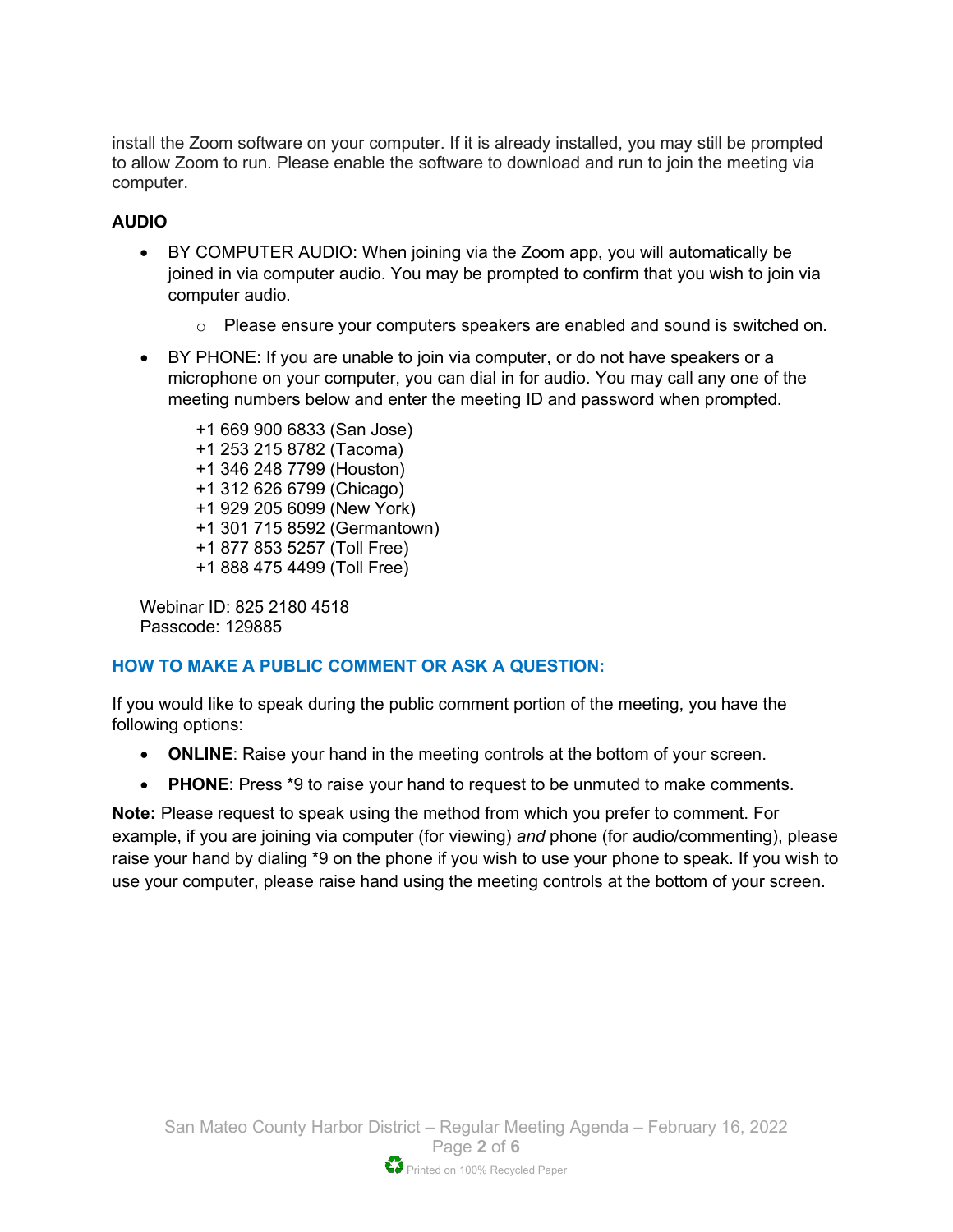# **A) Roll Call**

## **B) Public Comments/Questions**

The Public may directly address the Board of Harbor Commissioners for a limit of two (2) minutes, unless a request is granted for more time, on any item of public interest within the subject matter jurisdiction of the San Mateo County Harbor District, that is not on the Regular Agenda. If a member of the public wishes to address the Board on an agenda item, it is requested that the member of the public wait until the item is in discussion before following the instructions provided on making a public comment. The Chair will call your name at the appropriate time. Agenda material may be review online at [www.smharbor.com.](http://www.smharbor.com/)

# **C) Consent**

All items on Consent are approved by one motion unless a Commissioner requests at the beginning of the meeting that an item be withdrawn or transferred to Discussion. Any item on Discussion may be transferred to Consent.

#### **ITEMS PULLED FROM CONSENT WILL BE HEARD AFTER DISCUSSION ITEMS.**

- **1. [Bills and Claims \(van Hoff\)](https://www.smharbor.com/files/f67dfd541/2022_02_16_Item_1_Bills+and+Claims_Staff_Report.pdf)** Recommendation: Accept Pre-Approved Items in the amount of \$259,211.06 for January. Approve \$500,000 in Pre-Approved Items for March 2022.
- **2. Minutes – [Regular Meeting Minutes](https://www.smharbor.com/files/fff2d9b8c/2022_02_16_Item_2_Minutes_Regular_Meeting_01_19_+2022.pdf) January 19, 2022 (Hadden)** Recommendation: Approve Minutes of the Regular Board Meeting of January 19, 2022
- **3. [Monthly Capital Project Update \(Moren\)](https://www.smharbor.com/files/0c4e04a54/2022_02_16_Item_3_Monthly_Capital_Project_Update_Staff+Report.pdf)** Information only
- **4. [Second Quarter 2021/22 \(Q2-22\) Financial Report Spending Authority \(van](https://www.smharbor.com/files/de660a5b9/2022_02_16_Item_4_Second_Quarter_Financial_Report_Spending_Authority_Staff_Report.pdf)  [Hoff\)](https://www.smharbor.com/files/de660a5b9/2022_02_16_Item_4_Second_Quarter_Financial_Report_Spending_Authority_Staff_Report.pdf)**  Information Only
- **5. [Second Quarter 2021/22 \(Q2-22\) Rent Report \(van Hoff\)](https://www.smharbor.com/files/f18b3665d/2022_02_16_Item_5_Second_Quarter_Q2-22_Rent+Report_Staff_Report.pdf)** Information Only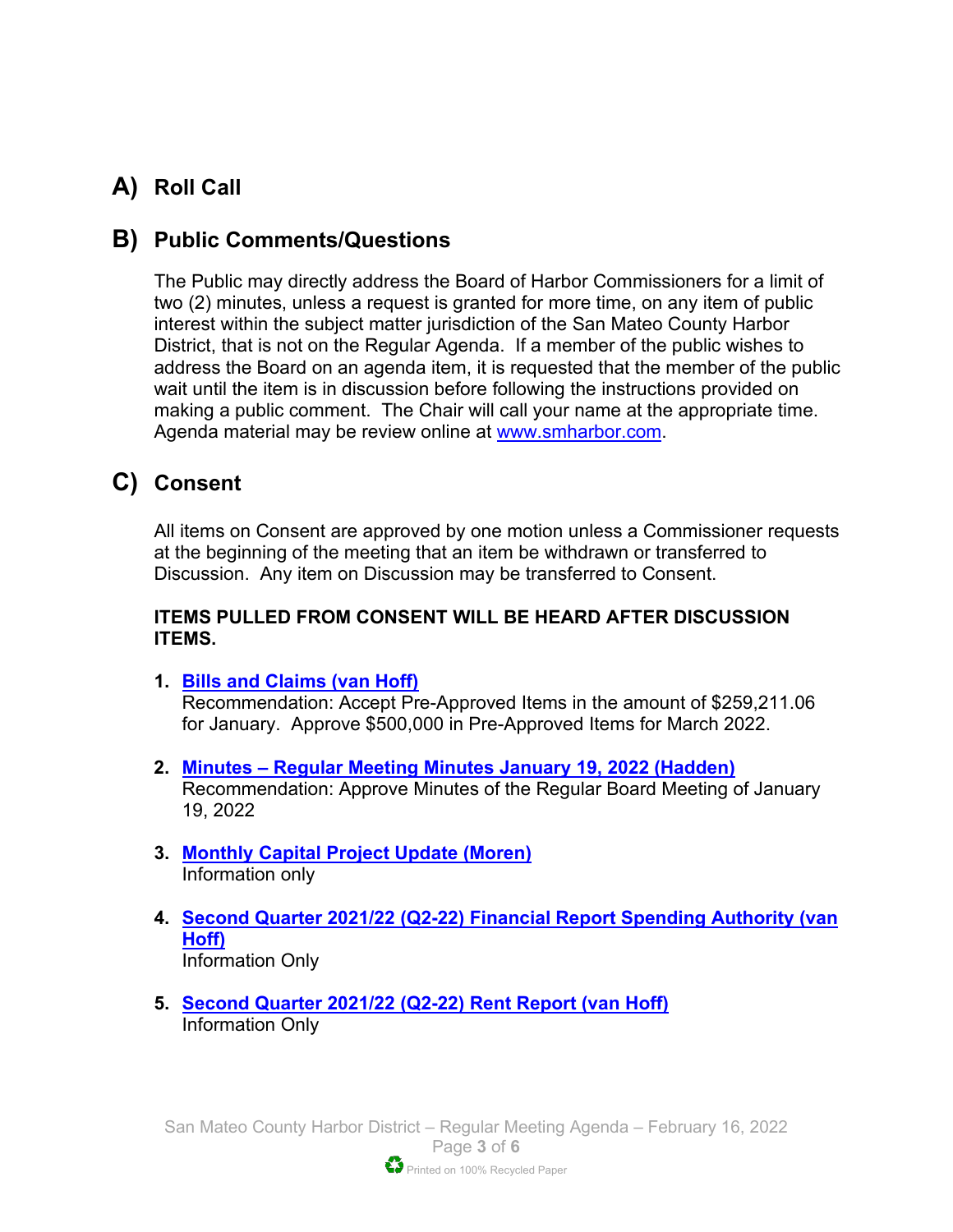**6. [Authorized List of Signatures with the San Mateo County Treasurer's](https://www.smharbor.com/files/a70d2b535/2022_02_16_Item_6_Authorized+List+of+Signatures_Staff_Report.pdf)  [Office and California State Treasurer's Office; Adopt Resolutions No. 22-](https://www.smharbor.com/files/a70d2b535/2022_02_16_Item_6_Authorized+List+of+Signatures_Staff_Report.pdf) 05 [and No. 22-06](https://www.smharbor.com/files/a70d2b535/2022_02_16_Item_6_Authorized+List+of+Signatures_Staff_Report.pdf) (van Hoff)** Recommendation: Adopt Resolution No. 22-05 approving updated list of Harbor District authorized signers for the San Mateo County Treasurer's Office and

adopt Resolution No. 22-06 approving updated list of Harbor District authorized signers for the California State Treasurer's Office.

**7. [Revised Assistant and Deputy Harbormaster Position Descriptions \(van](https://www.smharbor.com/files/ca203c548/2022_02_16_Item_7_Assistant+Harbormaster+Position+Description+Staff+Report.pdf)  [Hoff\)](https://www.smharbor.com/files/ca203c548/2022_02_16_Item_7_Assistant+Harbormaster+Position+Description+Staff+Report.pdf)** 

Recommendation: Approve revised Assistant and Deputy Harbormaster Position Descriptions

### **E) Discussion**

- **8. [San Mateo Resource Conservation District Water Quality Update](https://www.smharbor.com/files/0f3d71f13/2022_02_16_Item_8_PPH+WQ+Update+presentation+2.10.22.pdf) (Pruett)** Information Only
- **9. [Public Hearing on Draft Maps of Voting District Boundaries for a District-](https://www.smharbor.com/files/a30dde436/2022_02_16_Item_9_Redistricting+Staff+Report.pdf)[Based Election System Following the 2020 Census and consideration of](https://www.smharbor.com/files/a30dde436/2022_02_16_Item_9_Redistricting+Staff+Report.pdf)  [a Resolution adopting the official district map to establish voting district](https://www.smharbor.com/files/a30dde436/2022_02_16_Item_9_Redistricting+Staff+Report.pdf)  [boundaries for the Board of Harbor Commissioners following the](https://www.smharbor.com/files/a30dde436/2022_02_16_Item_9_Redistricting+Staff+Report.pdf)  [decennial federal census \(Pruett\)](https://www.smharbor.com/files/a30dde436/2022_02_16_Item_9_Redistricting+Staff+Report.pdf)**

Motion: Select the map with the Harbor District's existing voting district boundaries and approve Resolution No. 22-08 adopting the official district map to establish voting district boundaries for the Board of Harbor Commissioners following the decennial federal census, with the selected map being attached as Exhibit A to the resolution.

Or

Select the map entitled Draft Plan A and approve Resolution No. 22-08 adopting the official district map to establish voting district boundaries for the Board of Harbor Commissioners following the decennial federal census, with the selected map being attached as Exhibit A to the resolution.

**10[.California Division of Boating and Waterways Boating Safety and](https://www.smharbor.com/files/e876d486f/2022_02_16_Item_10_DBW_Grant_Staff_Report.pdf)  Enforcement [Equipment Grant Program \(BSEE\) Pruett](https://www.smharbor.com/files/e876d486f/2022_02_16_Item_10_DBW_Grant_Staff_Report.pdf)** 

Recommended motion: Adopt Resolution No. 22-03 authorizing acceptance and execution of a California Division of Boating and Waterways (DBW) Boating Safety and Enforcement Equipment Grant for \$71,748.00.

#### **11[.SMCHD Ord. Code 5.10.010: Commercial Activity Permits for Visiting](https://www.smharbor.com/files/d0806431f/2022_02_16_Item_11_Ord+Change+Visiting+Fishing+Vessels+Staff+Report.pdf)  [Fishing Vessels](https://www.smharbor.com/files/d0806431f/2022_02_16_Item_11_Ord+Change+Visiting+Fishing+Vessels+Staff+Report.pdf) (Pruett)**

Recommended motion: Direct staff to publish notice in a newspaper of general circulation within the District, for not less than 20 days a proposed amendment to Section 5.10.010 of the Ordinance Code to remove the requirement for

San Mateo County Harbor District – Regular Meeting Agenda – February 16, 2022 Page **4** of **6**

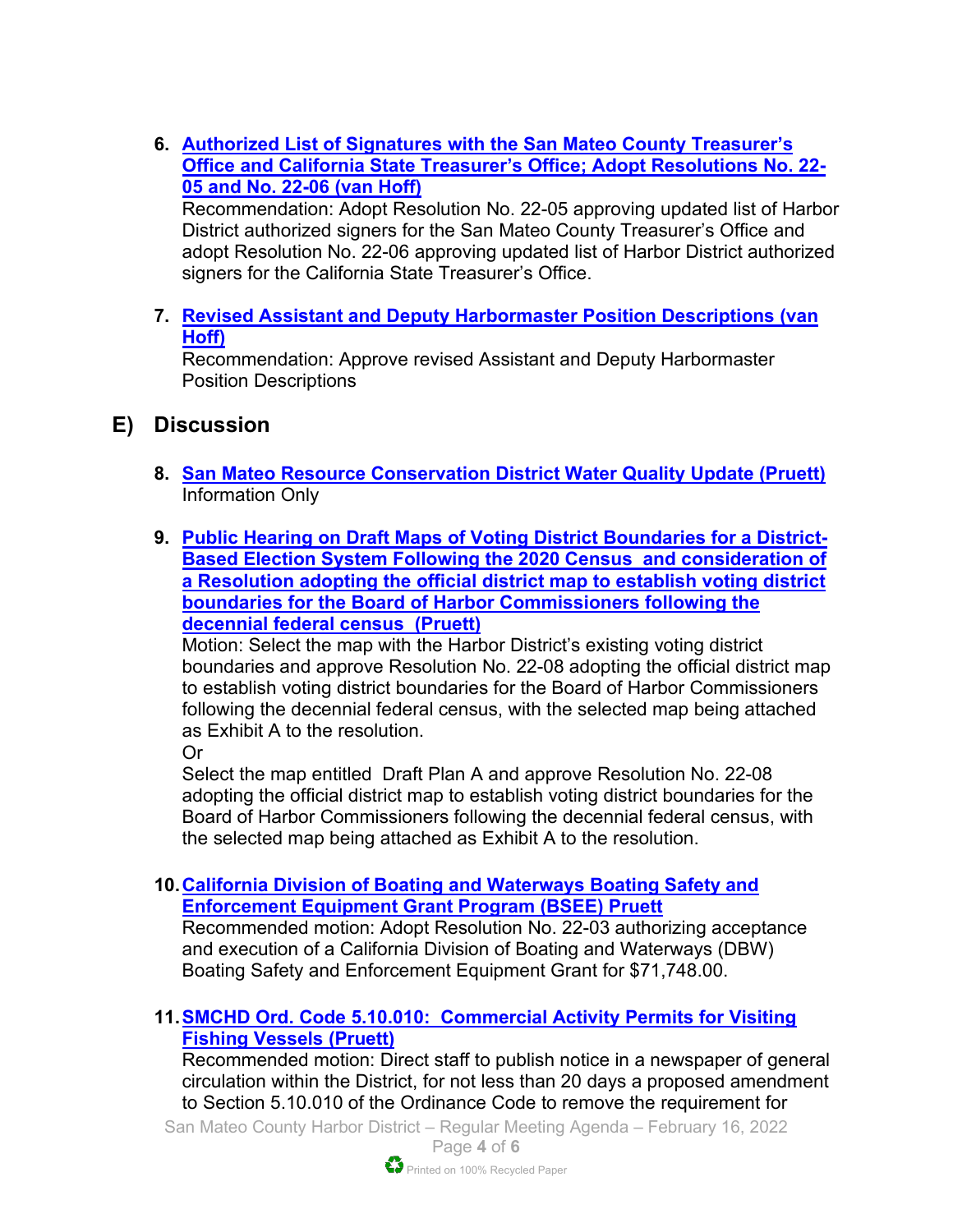commercial fishing vessels to obtain a commercial activity permit to conduct commercial fishing operations, excluding wholesale buying or retail selling of fish, to be considered at the March16, 2022 District Board Meeting.

#### **12[.Implementation of a Wharfage Fee/Amendment of SMCHD Ord. Code](https://www.smharbor.com/files/e148e6e58/2022_02_16_Item_12_Staff+Report+for+Wharfage+Fees+%28RWG+comments%29.pdf)  [3.05.160 \(Pruett\)](https://www.smharbor.com/files/e148e6e58/2022_02_16_Item_12_Staff+Report+for+Wharfage+Fees+%28RWG+comments%29.pdf)**

Recommended motion: Adopt Resolution Number 22-02, a Resolution of the Board of the San Mateo County Harbor District to establish a wharfage fee.

And further, Direct staff to publish notice in a newspaper of general circulation within the District, for not less than 20 days, a proposed amendment to Ordinance Code Section 3.10.160 to be considered at the March 16, 2022 District Board Meeting.

#### **13[.Public Hoist User Fee](https://www.smharbor.com/files/d043e947e/2022_02_16_Item_13_Public_Hoist_User_Fee_Staff+Report.pdf) (Pruett)**

Recommended motion: Adopt Resolution Number No. 22-07, a Resolution of the Board of the San Mateo County Harbor District to increase the fee for use of the public hoist.

#### **14[.Mid-Year Budget Review \(van Hoff\)](https://www.smharbor.com/files/9c4275e69/2022_02_16_Item_14_Mid-Year_Budget_Review_Staff_Report.pdf)**

Information only

**15.CY2022 Ad Hoc and Standing Committee Review and Assignments (Reyering)**

Recommendation: The President of the Board for CY2022 review each Standing and Ad Hoc Committee and re-appoint or make new appointments, as necessary.

**16[.Authorize Public Meetings to be Held via Teleconferencing Pursuant to](https://www.smharbor.com/files/e8e973ea1/2022_02_16_Item_16_Resolution+22-04+Covid+-+19+State+of+Emergency+Findings.pdf)  [Government Code Section 54953\(e\).](https://www.smharbor.com/files/e8e973ea1/2022_02_16_Item_16_Resolution+22-04+Covid+-+19+State+of+Emergency+Findings.pdf)** 

Recommended motion: Adopt Resolution No. 22-04 reconsidering the circumstances of the COVID-19 State of Emergency and making findings to authorize meetings to be held via teleconferencing pursuant to Government Code Section 54953(e)

#### **F) Commissioner Comments**

Commissioners may make public statements limited to two (2) minutes.

**G) Future Agenda Items**

## **H) January Activity Reports [General Manager,](https://www.smharbor.com/files/f4af2d0c9/2022_02_16_Activity_Report_General_Manager.pdf) [Operations,](https://www.smharbor.com/files/8fc4fd2d8/2022_02_16_Activity+Report+Operations.pdf) [Administration](https://www.smharbor.com/files/1262195fe/2022_02_16_Activity_Report_Administration.pdf)**

Information only